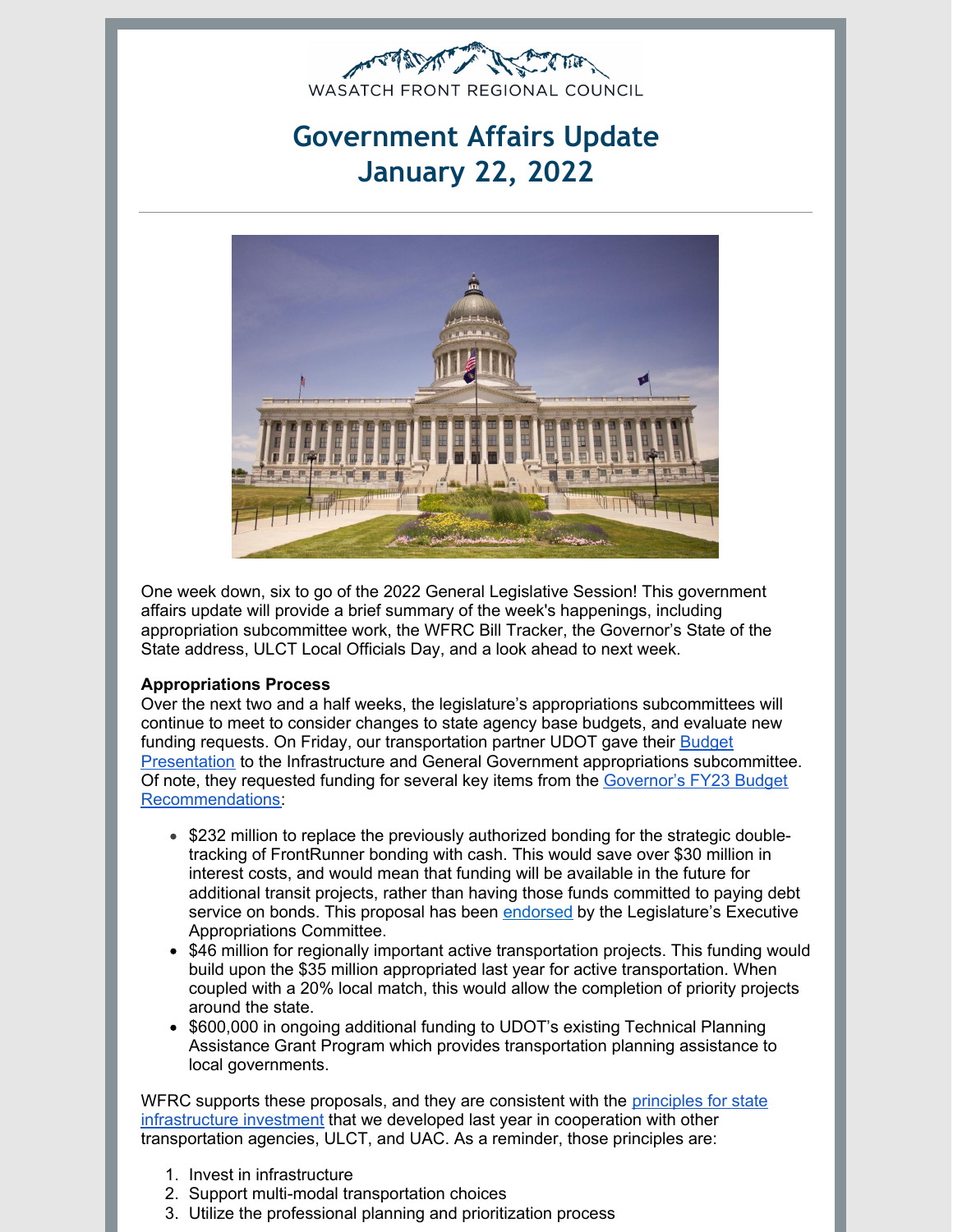4. Be fiscally prudent - balance current infrastructure investment needs with long-term fiscal stability

There has also been some discussion about investing additional funding from the state's record surplus into infrastructure, potentially to accelerate the delivery of transportation projects that have already been planned and programmed.

Next week, our partners at the [Governor's](https://gopb.utah.gov/) Office of Planning and Budget will present their budget overview and funding requests to the Executive Office and Criminal Justice appropriations subcommittee on Wednesday morning. There are several key planning and technical assistance items that we anticipate them requesting, as they were included in the Governor's Budget:

- \$1.05 for technical planning assistance to Utah's Associations of Governments (including WFRC) for training, grant writing, and other technical assistance to local governments.
- \$1 million to fund a statewide growth planning and communications effort which is intended to help gain the public's confidence in the state's growth management efforts, and set a clear policy direction for Utah's leaders to ensure sustainable growth.

At the end of the appropriations subcommittee review, the full legislature will consider their recommended changes to base budgets, which will then be passed by both the House and Senate. Additionally, each committee will provide a ranked list of funding recommendations to the Executive Appropriations Committee, which will then ultimately decide how the state's revenue surplus should be allocated. Though we'll see the subcommittee ranked lists and final base budgets in just a few weeks, the remainder of budgeting happens over the course of the session as final supplemental appropriation bills from EAC don't emerge until later on. As funding discussions continue, we will keep you apprised of notable funding items being considered.

### **WFRC Bill Tracker**

Although the legislature is spending a large portion of their early-session time in appropriations subcommittees, funding items aren't the only things we're closely watching. The number of bills and bill files opened continues to grow, and to help you stay informed of legislation that has either a direct or indirect impact to the work of WFRC and its partners, our WFRC 2022 Bill [Tracker](https://wfrc.org/billtracker/) is updated regularly. The tracker shares brief summaries, bill status, and recommended positions. These positions of "support", "oppose", or "neutral" often take into account the considerations of our transportation and community partners. If you have any questions about the bills or the recommendations included, please feel free to contact me.

#### **Governor State of the State**

On Thursday evening, Governor Spencer J. Cox delivered his second State of the State address to a joint gathering of the House and Senate. He outlined his priorities for the legislative session, called out specific legislation which he supports, expressed his gratitude to the legislature for working with the administration to enhance Utah's quality of life, and called on Utahns to set aside divisions and come together for the common good. You can watch the full speech [HERE](https://lnks.gd/l/eyJhbGciOiJIUzI1NiJ9.eyJidWxsZXRpbl9saW5rX2lkIjoxMDIsInVyaSI6ImJwMjpjbGljayIsImJ1bGxldGluX2lkIjoiMjAyMjAxMjEuNTIxOTExMDEiLCJ1cmwiOiJodHRwczovL2RyaXZlLmdvb2dsZS5jb20vZmlsZS9kLzFFU244WEhiSXFPaXkzYkpDLURidTRTbGNtdDVBOFdIdi92aWV3P3V0bV9tZWRpdW09ZW1haWwmdXRtX3NvdXJjZT1nb3ZkZWxpdmVyeSJ9.gvM1yAvCMPygu5bVQndPEobDGhrWeAGyBdEH2gvqNNE/s/1491680959/br/125481081493-l) or read the text HERE.

## **ULCT Local Officials Day on the Hill**

Legislators joined elected municipal officials, and youth city council members on Wednesday for the Utah League of Cities and Towns Local Officials Day on the Hill. Of note, the League presented its 2022 [Legislative](https://content.govdelivery.com/attachments/ULCT/2022/01/21/file_attachments/2055094/ULCT 2022 Legislative Pamphlet-2.pdf) Priorities which outlined their principled approaches and recommendations for the following areas:

- Good planning and partnership
- Housing and Transportation
- Economic Development and Tax Policy
- Water
- Public Safety
- ARPA / CARES Act

You can also keep track of the League's issues with their weekly Friday Facts email, or by following along on their bill [tracker](https://www.ulct.org/advocacy/bill-tracking?utm_medium=email&utm_source=govdelivery).